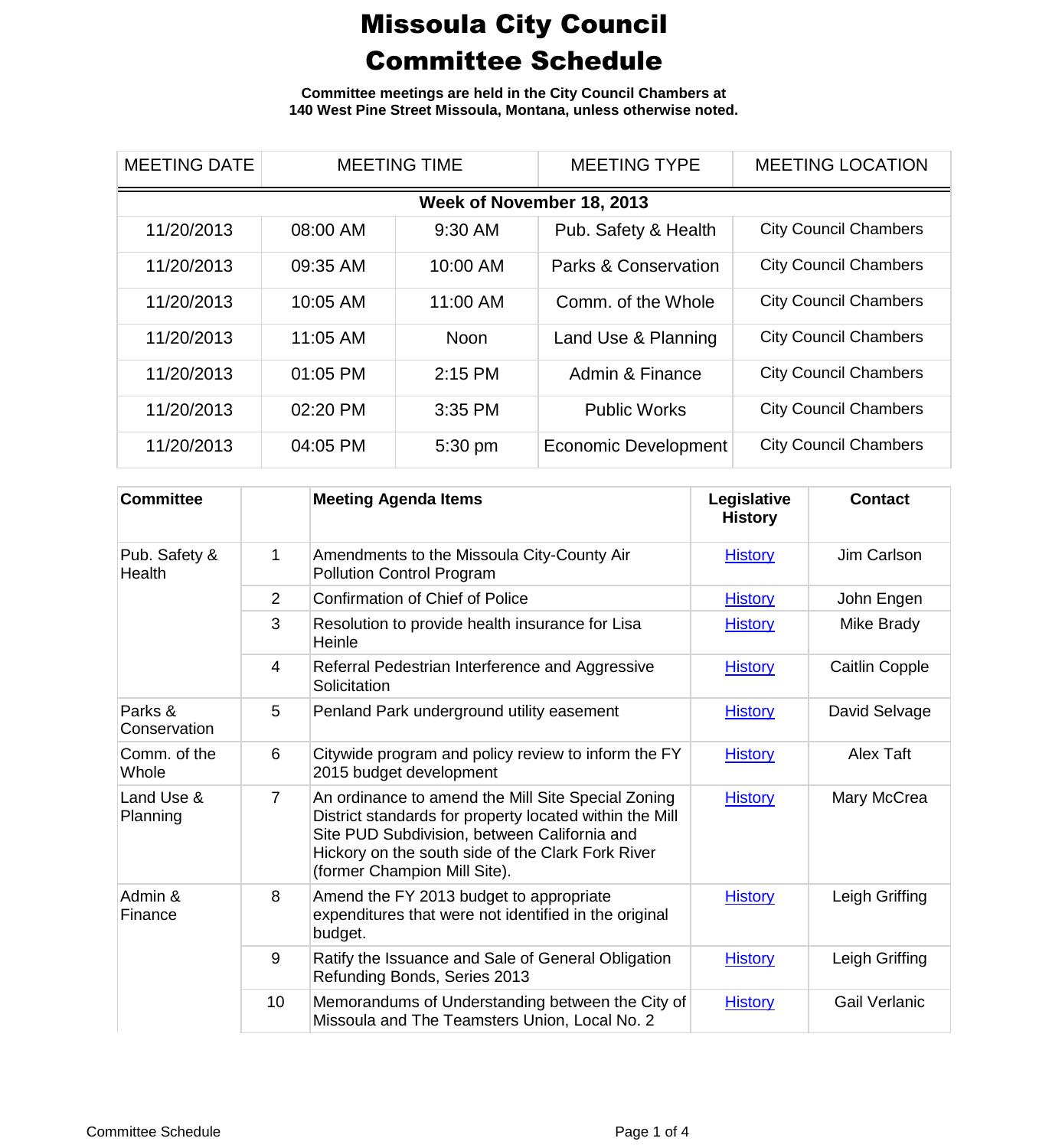**Committee meetings are held in the City Council Chambers at 140 West Pine Street Missoula, Montana, unless otherwise noted.**

|                         | 11              | Memorandums of Understanding between the City of<br>Missoula and The Montana Public Employees'<br>Association (MPEA)                                                                                     | <b>History</b> | Gail Verlanic        |
|-------------------------|-----------------|----------------------------------------------------------------------------------------------------------------------------------------------------------------------------------------------------------|----------------|----------------------|
|                         | 12 <sup>2</sup> | Skill-Based Pay System and Consultant                                                                                                                                                                    | <b>History</b> | <b>Gail Verlanic</b> |
|                         | 13              | <b>Resolution of Intention to Allocate Certain Front</b><br>Street URD Tax Increment Revenue to the<br>Repayment of Parking Facilities Refunding Revenue<br>Bonds for the Front Street Parking Structure | <b>History</b> | Ellen Buchanan       |
| <b>Public Works</b>     | 14              | Discussion of Green and Yellow Bike Lane Paint<br>Downtown                                                                                                                                               | <b>History</b> | Dave Strohmaier      |
|                         | 15              | Vacation of a 20 foot wide Public Utility Easement<br>across Lot 6-B, North Reserve Business Center -<br>Phase IIIB lying adjacent to the south boundary line.                                           | <b>History</b> | Dan Jordan           |
|                         | 16              | contract with MDT for FTA 5303 Annual Contract for<br><b>FFY 2014</b>                                                                                                                                    | <b>History</b> | Mike Haynes          |
|                         | 17              | <b>Street Division Asphalt Paver Award</b>                                                                                                                                                               | <b>History</b> | Jack Stucky          |
|                         | 18              | Parks Department Wood Chipper Purchase                                                                                                                                                                   | <b>History</b> | Jack Stucky          |
|                         | 19              | FY 14 Single Axle Dump Truck Purchase                                                                                                                                                                    | <b>History</b> | Jack Stucky          |
|                         | 20              | Parks Department Tractor Purchase                                                                                                                                                                        | <b>History</b> | Jack Stucky          |
|                         | 21              | Purchase of Building Inspection Vehicles                                                                                                                                                                 | <b>History</b> | Jack Stucky          |
| Economic<br>Development | 22              | Discussion panel with Economic Development<br>Leaders around Montana                                                                                                                                     | <b>History</b> |                      |

*The following items have been referred to City Council committees, but the committees will not discuss them in the coming week:*

| <b>Committee</b>        |   | <b>Held Meeting Agenda Items</b>                                                | Legislative<br><b>History</b> | <b>Contact</b>        |
|-------------------------|---|---------------------------------------------------------------------------------|-------------------------------|-----------------------|
| Admin &<br>Finance      | 1 | Discussion of Remote Attendance or Proxy Voting                                 | <b>History</b>                | <b>Caitlin Copple</b> |
|                         | 2 | Journal vouchers                                                                | <b>History</b>                |                       |
|                         | 3 | Budget transfers.                                                               | <b>History</b>                |                       |
|                         | 4 | Disposition of surplus City land.                                               | <b>History</b>                | Nancy Harte           |
|                         | 5 | Discussion & review of City business licensing rules,<br>practices and fees.    | <b>History</b>                | <b>Adam Hertz</b>     |
| Parks &<br>Conservation | 6 | Discuss the City's strategy to complete a boundary<br>survey of Greenough Park. | <b>History</b>                | Dave Strohmaier       |
|                         | 7 | Agreement for lighting the Madison St. Pedestrian<br><b>Bridge</b>              | <b>History</b>                | Donna Gaukler         |
| Comm. of the            | 8 | Propose the City Council be a member unit of the                                | <b>History</b>                | <b>Dick Haines</b>    |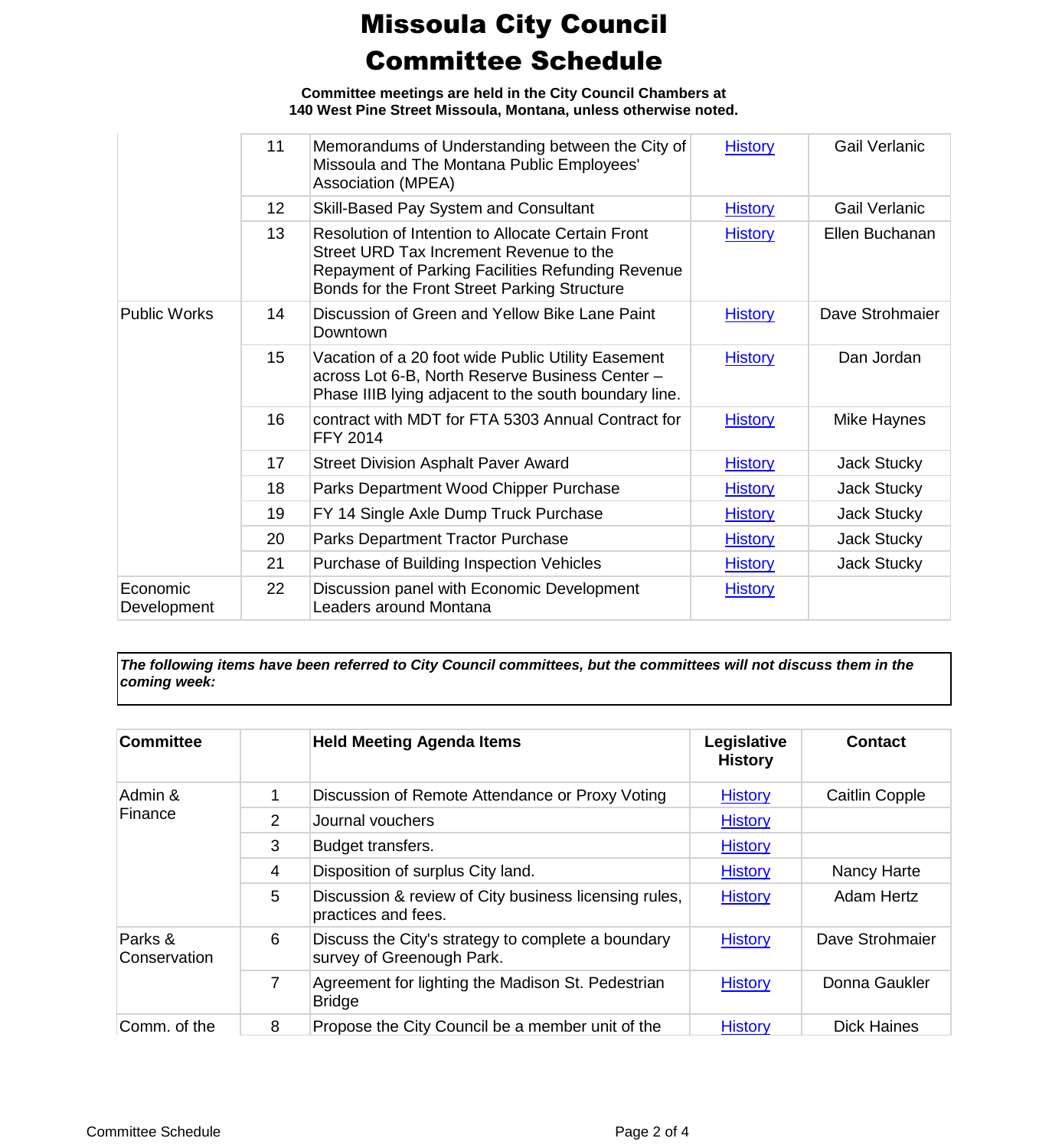**Committee meetings are held in the City Council Chambers at 140 West Pine Street Missoula, Montana, unless otherwise noted.**

| Whole                  |    | Missoula Chamber of Commerce.                                                                                                                                                                                           |                |                                    |
|------------------------|----|-------------------------------------------------------------------------------------------------------------------------------------------------------------------------------------------------------------------------|----------------|------------------------------------|
|                        | 9  | Every Voice Engaged--A Municipal Gaming Tool to<br>engage the public in budget prioritization                                                                                                                           | <b>History</b> | Caitlin Copple                     |
|                        | 10 | Missoula County Public Schools planning update                                                                                                                                                                          | <b>History</b> | Jason Wiener                       |
|                        | 11 | Updates from Council representatives on the Health<br>Board, Community Forum, Transportation Policy<br>Coordinating Committee, other boards and<br>commissions as necessary. (Ongoing)                                  | <b>History</b> | Ongoing                            |
|                        | 12 | Update from Missoula Economic Partnership<br>President/CEO James Grunke                                                                                                                                                 | <b>History</b> | <b>Marilyn Marler</b>              |
|                        | 13 | Conference updates and information sharing                                                                                                                                                                              | <b>History</b> | <b>Marilyn Marler</b>              |
|                        | 14 | Bi-annual meeting with the Chamber of Commerce                                                                                                                                                                          | <b>History</b> | Marilyn Marler                     |
| Land Use &<br>Planning | 15 | Annexation, (see separate list at City Clerk's Office<br>for pending annexations) (Ongoing in committee)                                                                                                                | <b>History</b> |                                    |
|                        | 16 | Amend Article 7. Error Corrections and Adjustments<br>to the subdivision regulations to allow for restrictions<br>or conditions placed on a plat by the governing body<br>to be amended or removed by a future council. | <b>History</b> | Jon Wilkins                        |
|                        | 17 | Discussion of City planning issues with members of<br>the Planning Board.                                                                                                                                               | <b>History</b> | <b>Bob Jaffe</b>                   |
| Pub. Safety &          | 18 | Health Department update.                                                                                                                                                                                               | <b>History</b> | Ellen Leahy                        |
| Health                 | 19 | Fire Department update.                                                                                                                                                                                                 | <b>History</b> | Jason Diehl                        |
|                        | 20 | Discussion of sexual assault prevention campaign<br>and consideration of unfunded crime victim advocate<br>urban outreach position.                                                                                     | <b>History</b> | Caitlin Copple                     |
|                        | 21 | Safety aspects of management of the urban deer<br>population in the city of Missoula.                                                                                                                                   | <b>History</b> | Dick Haines, Jon<br><b>Wilkins</b> |
|                        | 22 | Discussion with Crime Victim Advocate Office.                                                                                                                                                                           | <b>History</b> | Jon Wilkins                        |
|                        | 23 | Eat Smart Coalition information.                                                                                                                                                                                        | <b>History</b> | Jason Wiener                       |
|                        | 24 | Air quality issues related to railroad operations in<br>and through Missoula.                                                                                                                                           | <b>History</b> | Dave Strohmaier                    |
|                        | 25 | Council appointments to the health board                                                                                                                                                                                | <b>History</b> | Kelly Elam                         |
|                        | 26 | Police Department update.                                                                                                                                                                                               | <b>History</b> | Mark Muir                          |
| <b>Public Works</b>    | 27 | Discuss the timing of various traffic lights around the<br>City.                                                                                                                                                        | <b>History</b> | <b>Bob Jaffe</b>                   |
|                        | 28 | Resolution to change the speed limit on Reserve<br>Street between Brooks and 39th Street.                                                                                                                               | <b>History</b> | <b>Wayne Gravatt</b>               |
|                        | 29 | Discussion of Sidewalk Master Plan                                                                                                                                                                                      | <b>History</b> | Cynthia Wolken                     |
|                        | 30 | Review community traffic calming proposal for 5th<br>and 6th streets between Higgins and Russell                                                                                                                        | <b>History</b> | Alex Taft                          |